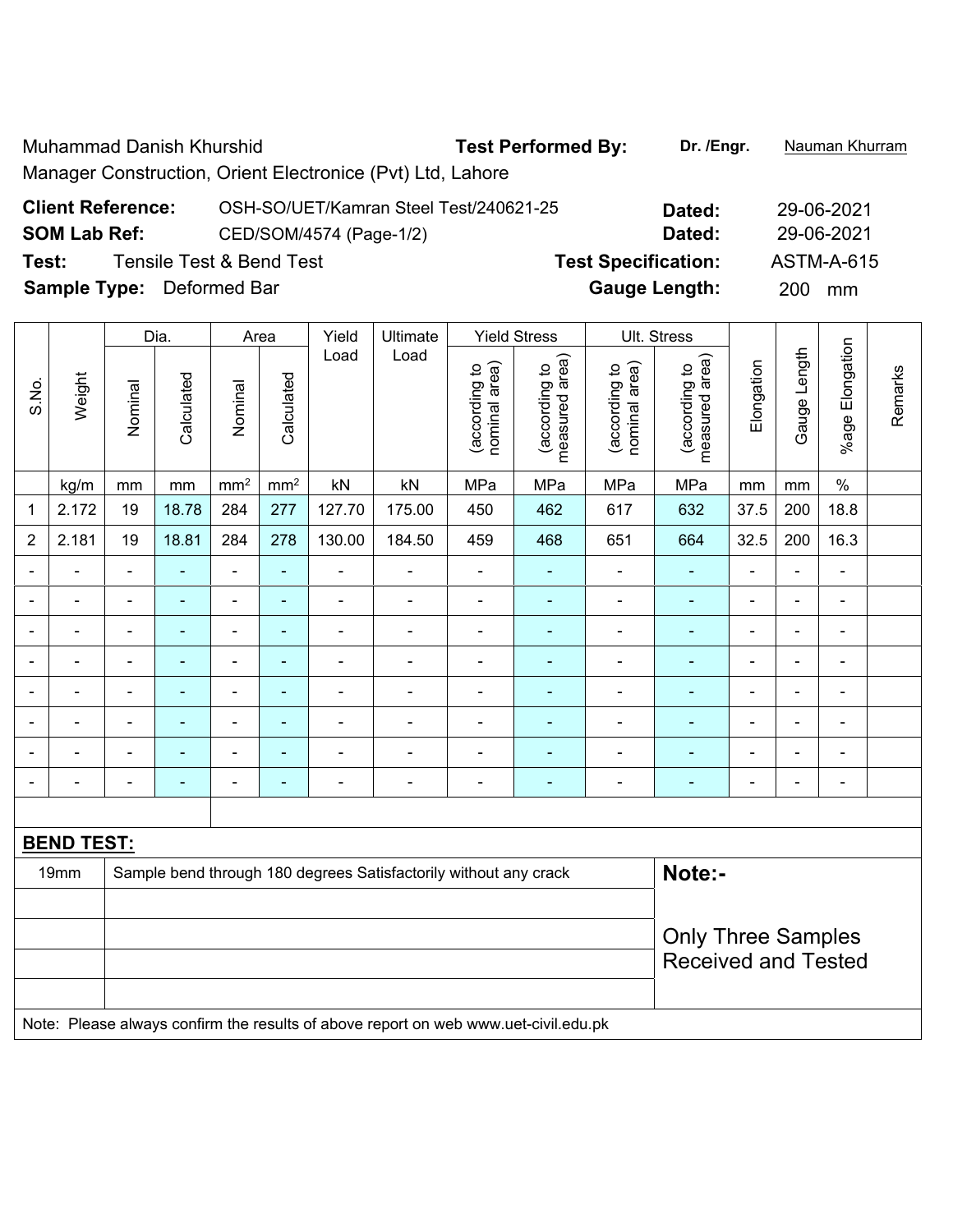Muhammad Danish Khurshid **Test Performed By: Dr. /Engr.** Nauman Khurram Manager Construction, Orient Electronice (Pvt) Ltd, Lahore

| <b>Client Reference:</b>         | OSH-SO/UET/Kamran Steel Test/240621-26 | Dated:                     | 29-06-2021       |
|----------------------------------|----------------------------------------|----------------------------|------------------|
| <b>SOM Lab Ref:</b>              | CED/SOM/4574 (Page-2/2)                | Dated:                     | 29-06-2021       |
| Test:                            | Tensile Test & Bend Test               | <b>Test Specification:</b> | ASTM-A-615       |
| <b>Sample Type:</b> Deformed Bar |                                        | <b>Gauge Length:</b>       | <b>200</b><br>mm |

|                          |                   | Dia.                     |                          |                          | Area            | Yield                                                            | Ultimate       |                                | <b>Yield Stress</b>             |                                | Ult. Stress                        |                          |                |                          |         |
|--------------------------|-------------------|--------------------------|--------------------------|--------------------------|-----------------|------------------------------------------------------------------|----------------|--------------------------------|---------------------------------|--------------------------------|------------------------------------|--------------------------|----------------|--------------------------|---------|
| S.No.                    | Weight            | Nominal                  | Calculated               | Nominal                  | Calculated      | Load                                                             | Load           | nominal area)<br>(according to | measured area)<br>(according to | nominal area)<br>(according to | area)<br>(according to<br>measured | Elongation               | Gauge Length   | %age Elongation          | Remarks |
|                          | kg/m              | mm                       | $\,mm$                   | mm <sup>2</sup>          | mm <sup>2</sup> | kN                                                               | kN             | MPa                            | MPa                             | MPa                            | MPa                                | mm                       | mm             | $\%$                     |         |
| 1                        | 0.987             | 13                       | 12.67                    | 133                      | 126             | 62.20                                                            | 84.00          | 469                            | 494                             | 633                            | 667                                | 30.0                     | 200            | 15.0                     |         |
| $\overline{2}$           | 0.985             | 13                       | 12.64                    | 133                      | 126             | 62.00                                                            | 86.00          | 467                            | 494                             | 648                            | 686                                | 27.5                     | 200            | 13.8                     |         |
|                          |                   | $\blacksquare$           |                          | $\blacksquare$           | ä,              | $\blacksquare$                                                   | $\blacksquare$ | $\blacksquare$                 | $\blacksquare$                  | $\blacksquare$                 | Ē,                                 | Ē,                       | L,             | $\blacksquare$           |         |
| $\overline{\phantom{0}}$ | ÷                 | $\blacksquare$           | $\blacksquare$           | $\blacksquare$           | ٠               | ÷,                                                               | $\blacksquare$ | $\overline{a}$                 | $\blacksquare$                  | $\overline{\phantom{a}}$       | ÷,                                 | $\overline{\phantom{a}}$ | $\blacksquare$ | $\overline{\phantom{a}}$ |         |
|                          | ÷                 | $\blacksquare$           | $\blacksquare$           | $\overline{\phantom{a}}$ | ä,              | $\blacksquare$                                                   | ÷,             | $\blacksquare$                 | $\blacksquare$                  | ÷                              | Ē,                                 | $\blacksquare$           | ä,             | $\blacksquare$           |         |
|                          |                   |                          | $\blacksquare$           | ÷                        | ä,              | $\overline{a}$                                                   | L,             | $\blacksquare$                 | -                               | $\blacksquare$                 | ٠                                  |                          | L,             | $\blacksquare$           |         |
| $\blacksquare$           | $\blacksquare$    | $\overline{\phantom{0}}$ | $\overline{\phantom{0}}$ | $\overline{\phantom{a}}$ | ۰               | $\blacksquare$                                                   | -              | $\blacksquare$                 | -                               | ۰                              | ٠                                  | $\blacksquare$           | ä,             | $\blacksquare$           |         |
|                          | ÷                 | $\blacksquare$           | $\blacksquare$           | ÷,                       | ÷,              | $\blacksquare$                                                   | $\blacksquare$ | $\blacksquare$                 | ٠                               | $\blacksquare$                 | Ē,                                 | $\blacksquare$           | ä,             | $\blacksquare$           |         |
|                          |                   | $\overline{\phantom{0}}$ | $\blacksquare$           | -                        | ۰               | $\blacksquare$                                                   | $\blacksquare$ | $\blacksquare$                 | $\blacksquare$                  | $\overline{\phantom{0}}$       | ٠                                  | ٠                        | L,             | $\blacksquare$           |         |
|                          |                   |                          |                          |                          | ۰               | $\blacksquare$                                                   | -              |                                | -                               | $\blacksquare$                 |                                    | $\overline{\phantom{0}}$ | Ē,             | $\overline{a}$           |         |
|                          |                   |                          |                          |                          |                 |                                                                  |                |                                |                                 |                                |                                    |                          |                |                          |         |
|                          | <b>BEND TEST:</b> |                          |                          |                          |                 |                                                                  |                |                                |                                 |                                |                                    |                          |                |                          |         |
|                          | 13mm              |                          |                          |                          |                 | Sample bend through 180 degrees Satisfactorily without any crack |                | Note:-                         |                                 |                                |                                    |                          |                |                          |         |
|                          |                   |                          |                          |                          |                 |                                                                  |                |                                |                                 |                                |                                    |                          |                |                          |         |
|                          |                   |                          |                          |                          |                 |                                                                  |                |                                |                                 |                                | <b>Only Three Samples</b>          |                          |                |                          |         |
|                          |                   |                          |                          |                          |                 |                                                                  |                |                                |                                 |                                | <b>Received and Tested</b>         |                          |                |                          |         |
|                          |                   |                          |                          |                          |                 |                                                                  |                |                                |                                 |                                |                                    |                          |                |                          |         |

Note: Please always confirm the results of above report on web www.uet-civil.edu.pk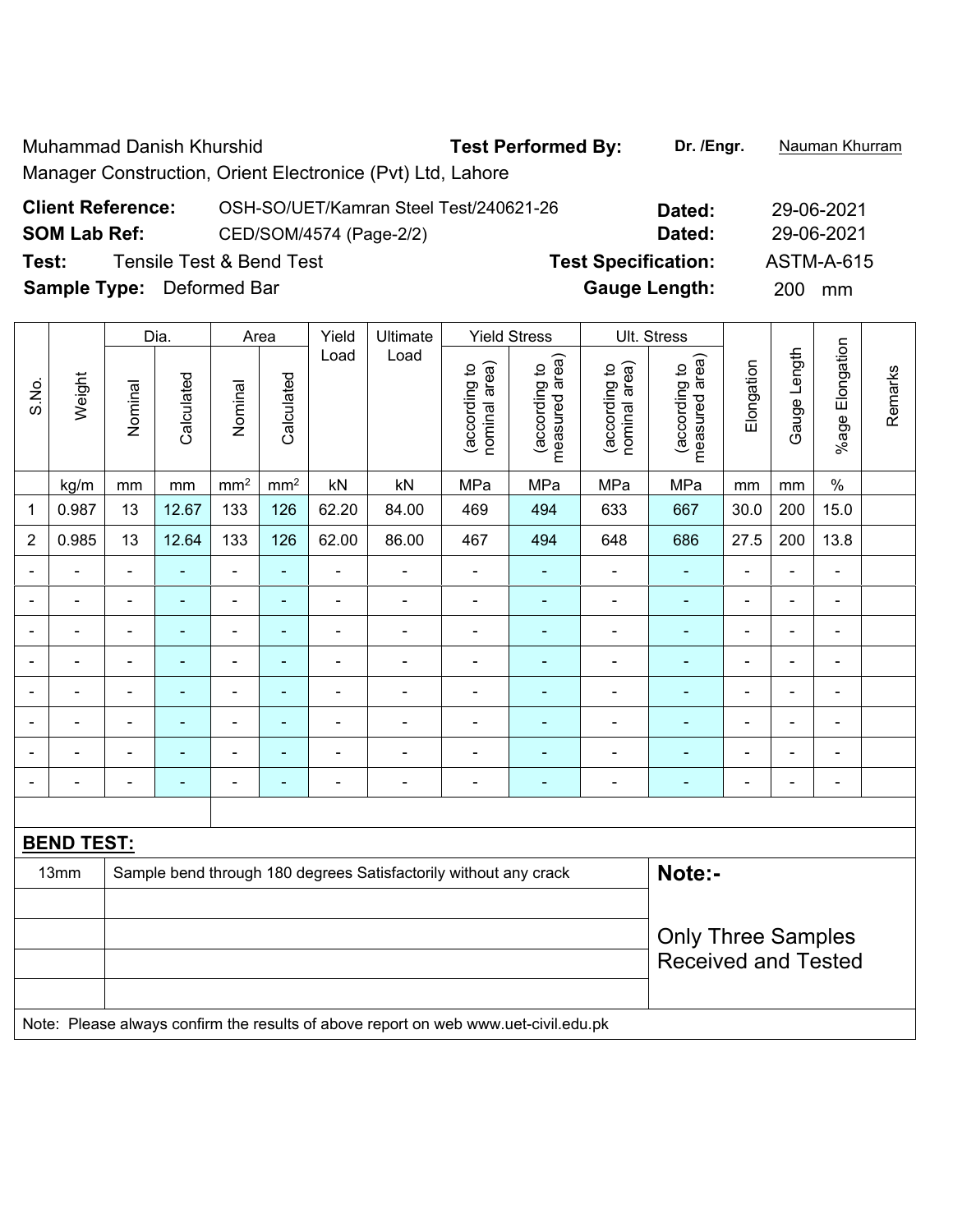Syed Mohsin Ali **Test Performed By:** Dr. /Engr. S. Asad Ali Gillani Resident Engineer, QA/QC, Department, Bahria Town, (Pvt) Ltd Lahore

|                             | <b>Client Reference:</b><br>QA/QC-Steel-2364 |                            | Ref:       | 4571(Page-1/                                                                                                                                                                                                                                                                                                                                                                         |
|-----------------------------|----------------------------------------------|----------------------------|------------|--------------------------------------------------------------------------------------------------------------------------------------------------------------------------------------------------------------------------------------------------------------------------------------------------------------------------------------------------------------------------------------|
| Dated:                      | 28-06-2021                                   |                            | Dated:     | 29-06-2021                                                                                                                                                                                                                                                                                                                                                                           |
| Test:                       | Tension Test & Bend Test                     | <b>Test Specification:</b> | ASTM-A-615 |                                                                                                                                                                                                                                                                                                                                                                                      |
| $\sim$ $\sim$ $\sim$ $\sim$ |                                              | - - -                      |            | $\overline{a}$ $\overline{b}$ $\overline{c}$ $\overline{c}$ $\overline{c}$ $\overline{c}$ $\overline{c}$ $\overline{c}$ $\overline{c}$ $\overline{c}$ $\overline{c}$ $\overline{c}$ $\overline{c}$ $\overline{c}$ $\overline{c}$ $\overline{c}$ $\overline{c}$ $\overline{c}$ $\overline{c}$ $\overline{c}$ $\overline{c}$ $\overline{c}$ $\overline{c}$ $\overline{c}$ $\overline{$ |

| 4571(Page-1/1) |
|----------------|
| 29-06-2021     |
|                |

Test Specification: <br>ASTM-A-615 **Gauge Length:** 8 inch **Sample Type:** Deformed Bar( Ittefaq Steel)

|       |                   |                | Dia.           |                              | Area            | Yield | Ultimate                                                                            |                                | <b>Yield Stress</b>             |                                | Ult. Stress                     |                |                |                 |         |
|-------|-------------------|----------------|----------------|------------------------------|-----------------|-------|-------------------------------------------------------------------------------------|--------------------------------|---------------------------------|--------------------------------|---------------------------------|----------------|----------------|-----------------|---------|
| S.No. | Weight            | Nominal        | Calculated     | Nominal                      | Calculated      | Load  | Load                                                                                | nominal area)<br>(according to | measured area)<br>(according to | nominal area)<br>(according to | measured area)<br>(according to | Elongation     | Gauge Length   | %age Elongation | Remarks |
|       | lb/ft             | $\#$           | in             | in <sup>2</sup>              | in <sup>2</sup> | Tons  | Tons                                                                                | psi                            | psi                             | psi                            | psi                             | in             | in             | $\frac{0}{0}$   |         |
| 1     | 2.577             | 8              | 0.982          | 0.79                         | 0.757           | 24.67 | 40.13                                                                               | 68870                          | 71870                           | 112040                         | 116920                          | 0.90           | 8.0            | 11.3            |         |
| 2     | 2.651             | 8              | 0.996          | 0.79                         | 0.779           | 29.15 | 35.98                                                                               | 81390                          | 82540                           | 100460                         | 101880                          | 1.10           | 8.0            | 13.8            |         |
| 3     | 1.498             | 6              | 0.748          | 0.44                         | 0.440           | 14.12 | 18.37                                                                               | 70770                          | 70770                           | 92070                          | 92070                           | 1.10           | 8.0            | 13.8            |         |
| 4     | 1.500             | 6              | 0.749          | 0.44                         | 0.441           | 13.81 | 18.57                                                                               | 69240                          | 69080                           | 93100                          | 92890                           | 1.20           | 8.0            | 15.0            |         |
| 5     | 0.670             | 4              | 0.501          | 0.20                         | 0.197           | 5.71  | 8.53                                                                                | 62950                          | 63910                           | 94090                          | 95520                           | 0.80           | 8.0            | 10.0            |         |
| 6     | 0.674             | 4              | 0.502          | 0.20                         | 0.198           | 5.71  | 8.53                                                                                | 62950                          | 63590                           | 94090                          | 95040                           | 0.90           | 8.0            | 11.3            |         |
|       |                   |                |                | ä,                           |                 |       |                                                                                     | $\blacksquare$                 |                                 |                                |                                 |                |                |                 |         |
| ۰     |                   |                | $\blacksquare$ | $\qquad \qquad \blacksquare$ | $\blacksquare$  | ÷     | $\blacksquare$                                                                      | $\blacksquare$                 | $\blacksquare$                  | ÷,                             | $\blacksquare$                  | $\blacksquare$ | $\blacksquare$ | $\blacksquare$  |         |
|       |                   | $\blacksquare$ | ÷              | $\blacksquare$               | $\blacksquare$  | ÷     | $\blacksquare$                                                                      | $\blacksquare$                 | ۰                               | $\blacksquare$                 | $\blacksquare$                  | $\blacksquare$ |                | $\blacksquare$  |         |
|       |                   | $\blacksquare$ | ÷              | $\overline{\phantom{0}}$     | ä,              | ÷     | $\blacksquare$                                                                      | $\blacksquare$                 | ÷                               | $\overline{a}$                 | ÷                               | $\blacksquare$ |                | $\blacksquare$  |         |
|       |                   |                |                |                              |                 |       |                                                                                     |                                |                                 |                                |                                 |                |                |                 |         |
|       | <b>BEND TEST:</b> |                |                |                              |                 |       |                                                                                     |                                |                                 |                                |                                 |                |                |                 |         |
|       | #8                |                |                |                              |                 |       | Sample bend through 180 degrees Satisfactorily without any crack                    |                                |                                 |                                | Note:-                          |                |                |                 |         |
|       | #6                |                |                |                              |                 |       | Sample bend through 180 degrees Satisfactorily without any crack                    |                                |                                 |                                |                                 |                |                |                 |         |
|       | #4                |                |                |                              |                 |       | Sample bend through 180 degrees Satisfactorily without any crack                    |                                |                                 |                                | <b>Only Nine Samples</b>        |                |                |                 |         |
|       |                   |                |                |                              |                 |       |                                                                                     |                                |                                 |                                | <b>Received and Tested</b>      |                |                |                 |         |
|       |                   |                |                |                              |                 |       |                                                                                     |                                |                                 |                                |                                 |                |                |                 |         |
|       |                   |                |                |                              |                 |       | Note: Please always confirm the results of above report on web www.uet-civil.edu.pk |                                |                                 |                                |                                 |                |                |                 |         |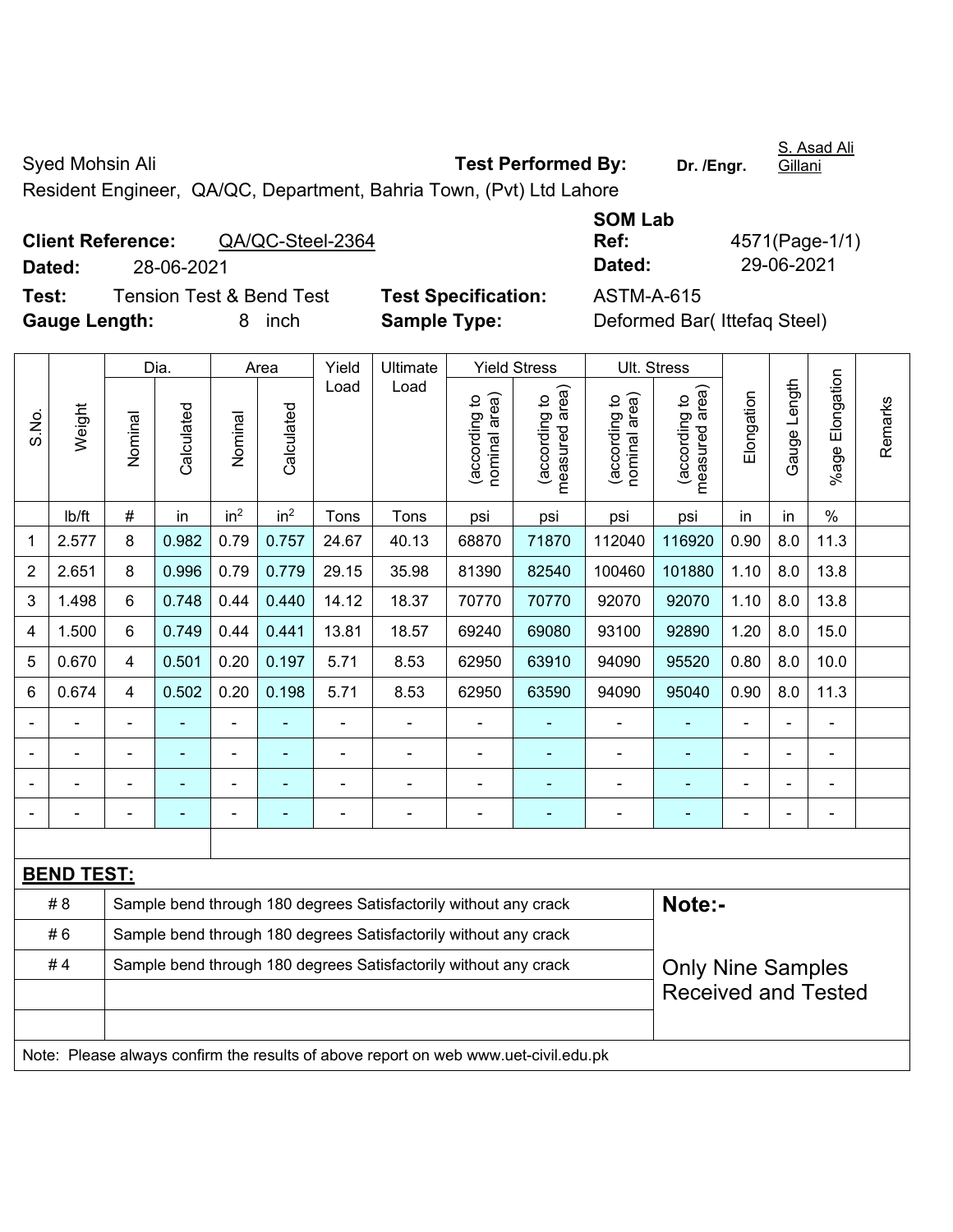Maj Adnan khalid® **Test Performed By: Dr. /Engr.** Nauman Khurram

Dy Dir MTL, Infra Structure Works Sector -Q, DHA. Phase XI, Rahbar - (M/S DHA-C)

|                      | <b>Client Reference:</b> | 408/241/E/Lab/96/1762               |                            | <b>SOM Lab</b><br>Ref:             | 4572(Page-1/1) |
|----------------------|--------------------------|-------------------------------------|----------------------------|------------------------------------|----------------|
| Dated:               | 28-06-2021               |                                     |                            | Dated:                             | 29-06-2021     |
| Test:                |                          | <b>Tension Test &amp; Bend Test</b> | <b>Test Specification:</b> | ASTM-A-615<br>Deformed Bar (Kamran |                |
| <b>Gauge Length:</b> |                          | inch                                | <b>Sample Type:</b>        | Steel)                             |                |

|                          |                   |                          | Dia.           |                                                                  | Area            | Yield          | Ultimate                 |                                | <b>Yield Stress</b>             | Ult. Stress                    |                                 |                |                          |                          | Remarks |
|--------------------------|-------------------|--------------------------|----------------|------------------------------------------------------------------|-----------------|----------------|--------------------------|--------------------------------|---------------------------------|--------------------------------|---------------------------------|----------------|--------------------------|--------------------------|---------|
| S.No.                    | Weight            | Nominal                  | Calculated     | Nominal                                                          | Calculated      | Load           | Load                     | (according to<br>nominal area) | measured area)<br>(according to | nominal area)<br>(according to | measured area)<br>(according to | Elongation     | Gauge Length             | Elongation<br>$%$ age    |         |
|                          | lb/ft             | #                        | in             | in <sup>2</sup>                                                  | in <sup>2</sup> | Tons           | Tons                     | psi                            | psi                             | psi                            | psi                             | in             | in                       | $\%$                     |         |
| 1                        | 0.681             | 4                        | 0.505          | 0.20                                                             | 0.200           | 6.34           | 9.53                     | 69920                          | 69920                           | 105100                         | 105100                          | 1.40           | 8.0                      | 17.5                     |         |
| 2                        | 0.684             | 4                        | 0.506          | 0.20                                                             | 0.201           | 6.24           | 9.45                     | 68800                          | 68450                           | 104200                         | 103690                          | 1.40           | 8.0                      | 17.5                     |         |
| $\blacksquare$           |                   | $\blacksquare$           | $\blacksquare$ | $\blacksquare$                                                   | ٠               | $\blacksquare$ | ۰                        | $\blacksquare$                 | $\blacksquare$                  | $\overline{\phantom{0}}$       | ٠                               | $\blacksquare$ |                          | $\overline{\phantom{a}}$ |         |
| $\overline{\phantom{0}}$ |                   | $\blacksquare$           | ۰              | $\blacksquare$                                                   | ۰               | $\blacksquare$ | $\blacksquare$           | $\blacksquare$                 | $\blacksquare$                  | $\blacksquare$                 | ٠                               | $\blacksquare$ |                          | $\overline{\phantom{0}}$ |         |
|                          |                   | $\blacksquare$           | $\blacksquare$ | ۰                                                                | $\blacksquare$  |                | $\blacksquare$           | $\blacksquare$                 | $\blacksquare$                  | $\overline{\phantom{0}}$       | $\blacksquare$                  | $\blacksquare$ |                          | $\overline{a}$           |         |
| $\blacksquare$           |                   | $\overline{\phantom{0}}$ | ۰              | ۰                                                                | $\blacksquare$  | $\blacksquare$ | ۰                        | $\blacksquare$                 | $\blacksquare$                  | $\overline{\phantom{0}}$       | ٠                               | $\blacksquare$ |                          | $\blacksquare$           |         |
| $\blacksquare$           |                   | $\blacksquare$           | $\blacksquare$ | ۰                                                                | ٠               | $\blacksquare$ | ۰                        | $\blacksquare$                 | $\overline{\phantom{a}}$        | $\overline{\phantom{0}}$       | $\blacksquare$                  | $\blacksquare$ | $\overline{\phantom{0}}$ | $\overline{\phantom{a}}$ |         |
|                          |                   | $\overline{\phantom{0}}$ | ۰              | ۰                                                                | ۰               |                | ۰                        | $\blacksquare$                 | $\blacksquare$                  | $\overline{\phantom{a}}$       | ۰                               | $\blacksquare$ |                          | $\blacksquare$           |         |
|                          |                   | $\blacksquare$           | ۰              | ۰                                                                | ۰               | $\blacksquare$ | ۰                        | $\blacksquare$                 | $\blacksquare$                  | $\blacksquare$                 | ۰                               | $\blacksquare$ |                          | $\blacksquare$           |         |
|                          |                   | $\overline{\phantom{0}}$ | ۰              | ۰                                                                | $\blacksquare$  | $\blacksquare$ | $\overline{\phantom{0}}$ | $\blacksquare$                 | $\overline{\phantom{a}}$        | $\overline{\phantom{0}}$       | ۰                               | $\blacksquare$ |                          | $\blacksquare$           |         |
|                          |                   |                          |                |                                                                  |                 |                |                          |                                |                                 |                                |                                 |                |                          |                          |         |
|                          | <b>BEND TEST:</b> |                          |                |                                                                  |                 |                |                          |                                |                                 |                                |                                 |                |                          |                          |         |
|                          | $H \Lambda$       |                          |                | Sample bend through 180 degrees Satisfactorily without any crack |                 |                |                          |                                |                                 |                                | $N$ $\sim$ f $\sim$             |                |                          |                          |         |

| # 4 | Sample being unbught 160 degrees Sausiactomy without any crack                      | NOLE.-                     |
|-----|-------------------------------------------------------------------------------------|----------------------------|
|     |                                                                                     |                            |
|     |                                                                                     | <b>Only Three Samples</b>  |
|     |                                                                                     | <b>Received and Tested</b> |
|     |                                                                                     |                            |
|     | Note: Please always confirm the results of above report on web www.uet-civil.edu.pk |                            |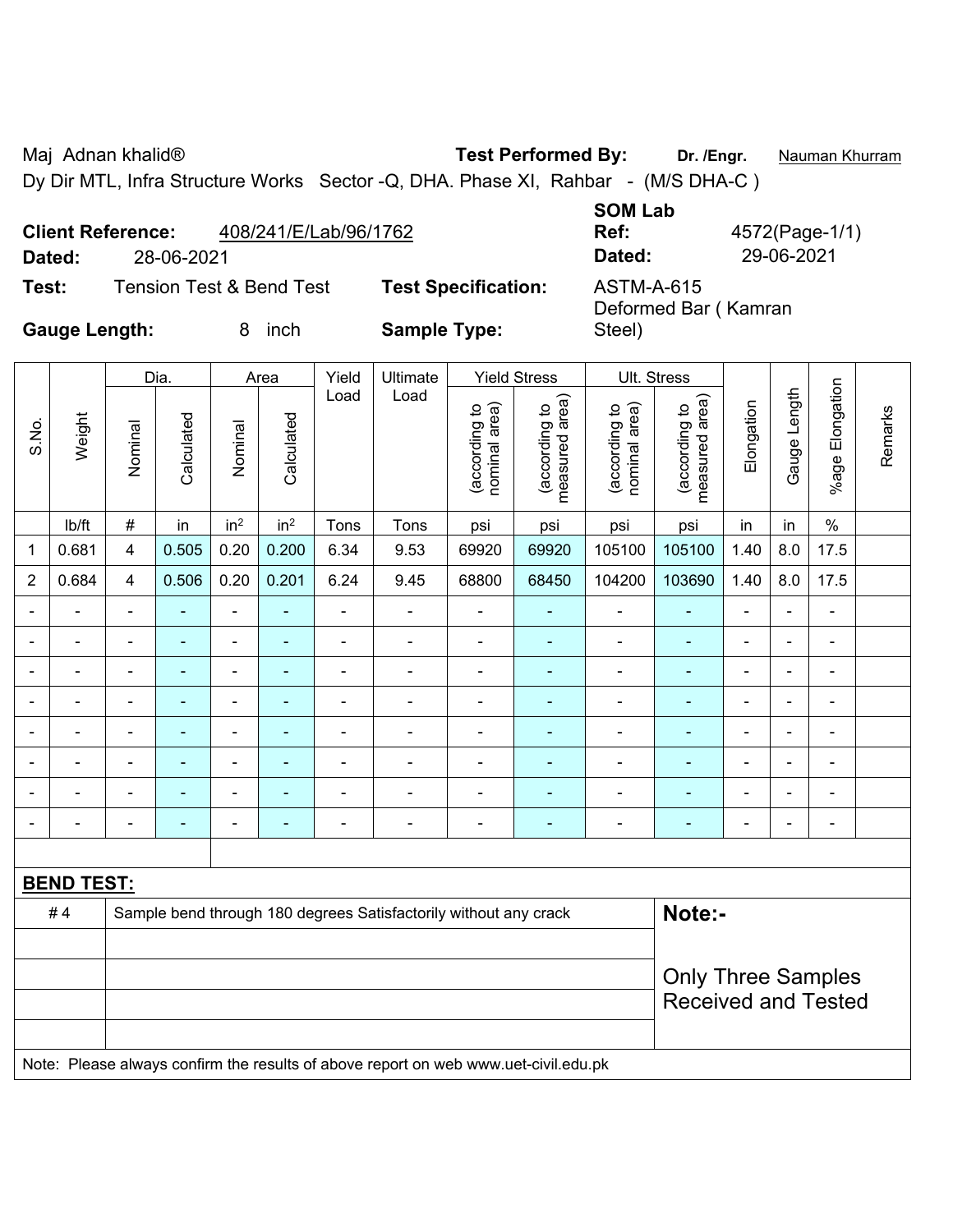Adnan Jamil **Adnan Jamil 1998 Test Performed By:** Dr. /Engr. **Nauman Khurram** 

Resident Engineer, Amad Anwar & Partners, Architects and Interior Designers, Lahore

| <b>Client Reference:</b><br>Dated: | 28-06-2021 | AA/CCA/31/2/10                      |                            | <b>SOM Lab</b><br>Ref:<br>Dated: | 4573(Page-1/1)<br>29-06-2021 |
|------------------------------------|------------|-------------------------------------|----------------------------|----------------------------------|------------------------------|
| Test:                              |            | <b>Tension Test &amp; Bend Test</b> | <b>Test Specification:</b> | ASTM-A-615                       |                              |
| <b>Gauge Length:</b>               |            | inch                                | <b>Sample Type:</b>        | Deformed Bar                     |                              |

|                |                   |                                                                  | Dia.           |                 | Area            | Yield          | Ultimate                                                                            |                                | <b>Yield Stress</b>             |                                | Ult. Stress                                 |                          |                |                       |         |
|----------------|-------------------|------------------------------------------------------------------|----------------|-----------------|-----------------|----------------|-------------------------------------------------------------------------------------|--------------------------------|---------------------------------|--------------------------------|---------------------------------------------|--------------------------|----------------|-----------------------|---------|
| S.No.          | Weight            | Nominal                                                          | Calculated     | Nominal         | Calculated      | Load           | Load                                                                                | nominal area)<br>(according to | measured area)<br>(according to | nominal area)<br>(according to | (according to<br>measured area)<br>measured | Elongation               | Gauge Length   | Elongation<br>$%$ age | Remarks |
|                | lb/ft             | $\#$                                                             | in             | in <sup>2</sup> | in <sup>2</sup> | Tons           | Tons                                                                                | psi                            | psi                             | psi                            | psi                                         | in                       | in             | $\%$                  |         |
| 1              | 2.595             | 8                                                                | 0.986          | 0.79            | 0.763           | 27.29          | 34.45                                                                               | 76180                          | 78880                           | 96190                          | 99590                                       | 1.40                     | 8.0            | 17.5                  |         |
| $\overline{2}$ | 2.585             | 8                                                                | 0.984          | 0.79            | 0.760           | 27.54          | 34.56                                                                               | 76900                          | 79930                           | 96470                          | 100280                                      | 1.30                     | 8.0            | 16.3                  |         |
| 3              | 1.543             | $6\phantom{1}$                                                   | 0.759          | 0.44            | 0.453           | 14.07          | 19.29                                                                               | 70510                          | 68490                           | 96670                          | 93900                                       | 1.40                     | 8.0            | 17.5                  |         |
| 4              | 1.544             | 6                                                                | 0.760          | 0.44            | 0.454           | 14.29          | 19.18                                                                               | 71640                          | 69430                           | 96160                          | 93200                                       | 1.20                     | 8.0            | 15.0                  |         |
| $\blacksquare$ | $\blacksquare$    | ä,                                                               | $\blacksquare$ | ä,              | ä,              | $\blacksquare$ | $\overline{\phantom{a}}$                                                            | $\blacksquare$                 |                                 | $\blacksquare$                 | ÷,                                          | $\blacksquare$           | $\overline{a}$ | $\blacksquare$        |         |
|                |                   |                                                                  | $\blacksquare$ | ä,              | ۰               | $\blacksquare$ | $\blacksquare$                                                                      | $\blacksquare$                 |                                 |                                | $\blacksquare$                              |                          |                | $\blacksquare$        |         |
|                |                   |                                                                  | $\blacksquare$ |                 |                 | $\blacksquare$ | $\blacksquare$                                                                      | $\blacksquare$                 |                                 | $\overline{\phantom{0}}$       | $\blacksquare$                              | $\blacksquare$           |                | $\blacksquare$        |         |
|                |                   |                                                                  |                |                 |                 |                |                                                                                     |                                |                                 |                                |                                             |                          |                |                       |         |
| $\blacksquare$ |                   | $\blacksquare$                                                   |                |                 | ۰               |                | $\blacksquare$                                                                      | $\blacksquare$                 |                                 | $\blacksquare$                 |                                             |                          |                | $\blacksquare$        |         |
| $\blacksquare$ |                   | $\blacksquare$                                                   | -              | ä,              | ۰               | $\blacksquare$ | $\blacksquare$                                                                      | $\blacksquare$                 | $\blacksquare$                  | $\blacksquare$                 | ٠                                           | $\overline{\phantom{0}}$ |                | $\blacksquare$        |         |
|                |                   |                                                                  |                |                 |                 |                |                                                                                     |                                |                                 |                                |                                             |                          |                |                       |         |
|                | <b>BEND TEST:</b> |                                                                  |                |                 |                 |                |                                                                                     |                                |                                 |                                |                                             |                          |                |                       |         |
|                | # 8               |                                                                  |                |                 |                 |                | Sample bend through 180 degrees Satisfactorily without any crack                    |                                |                                 |                                | Note:-                                      |                          |                |                       |         |
|                | #6                | Sample bend through 180 degrees Satisfactorily without any crack |                |                 |                 |                |                                                                                     |                                |                                 |                                |                                             |                          |                |                       |         |
|                |                   | <b>Only Six Samples</b><br><b>Received and Tested</b>            |                |                 |                 |                |                                                                                     |                                |                                 |                                |                                             |                          |                |                       |         |
|                |                   |                                                                  |                |                 |                 |                | Note: Please always confirm the results of above report on web www.uet-civil.edu.pk |                                |                                 |                                |                                             |                          |                |                       |         |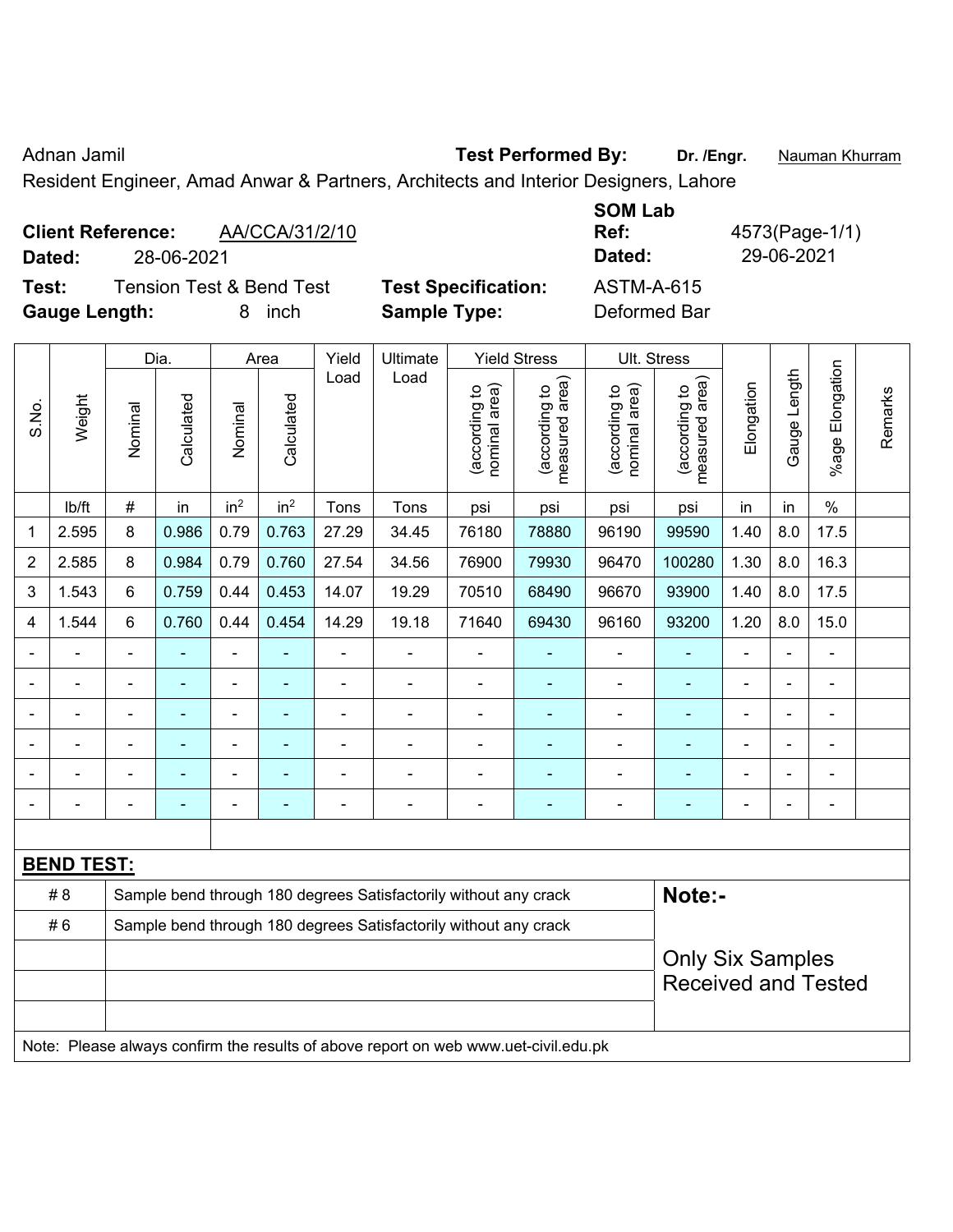Resident Engineer, **Test Performed By:** Dr. /Engr. **SAsad Ali Gillani** Resident Engineer,

ESS-I-AAR Consultant, Old Chinot Road Chah Tootan Wala, Jhang City Near Madras Dara ul Raza

| <b>Client Reference:</b><br>1023-<br>21-06-2021<br>Dated: |                            | <b>SOM Lab</b><br>Ref:<br>Dated: | 4575(Page-2/2)<br>29-06-2021 |
|-----------------------------------------------------------|----------------------------|----------------------------------|------------------------------|
| <b>Tension Test &amp; Bend Test</b><br>Test:              | <b>Test Specification:</b> | ASTM-A-615                       |                              |
| <b>Gauge Length:</b><br>inch<br>8.                        | <b>Sample Type:</b>        | Deformed Bar                     |                              |

|                |                                                                                     |                | Dia.           |                              | Area            | Yield                    | Ultimate                                                         |                                | <b>Yield Stress</b>             |                                                         | <b>Ult. Stress</b>              |                |                |                       |         |
|----------------|-------------------------------------------------------------------------------------|----------------|----------------|------------------------------|-----------------|--------------------------|------------------------------------------------------------------|--------------------------------|---------------------------------|---------------------------------------------------------|---------------------------------|----------------|----------------|-----------------------|---------|
| S.No.          | Weight                                                                              | Nominal        | Calculated     | Nominal                      | Calculated      | Load                     | Load                                                             | nominal area)<br>(according to | measured area)<br>(according to | nominal area)<br>(according to                          | (according to<br>measured area) | Elongation     | Gauge Length   | Elongation<br>$%$ age | Remarks |
|                | lb/ft                                                                               | $\#$           | in             | in <sup>2</sup>              | in <sup>2</sup> | Tons                     | Tons                                                             | psi                            | psi                             | psi                                                     | psi                             | in             | in             | $\%$                  |         |
| 1              | 0.606                                                                               | $\overline{4}$ | 0.476          | 0.20                         | 0.178           | 6.12                     | 7.95                                                             | 67450                          | 75780                           | 87680                                                   | 98520                           | 1.00           | 8.0            | 12.5                  |         |
| $\overline{2}$ | 0.604                                                                               | $\overline{4}$ | 0.476          | 0.20                         | 0.178           | 6.37                     | 8.02                                                             | 70260                          | 78940                           | 88470                                                   | 99400                           | 1.10           | 8.0            | 13.8                  |         |
| $\blacksquare$ | $\blacksquare$                                                                      | $\blacksquare$ | $\blacksquare$ | ÷,                           |                 | $\blacksquare$           | $\blacksquare$                                                   | ä,                             | $\blacksquare$                  | $\blacksquare$                                          | $\blacksquare$                  | $\blacksquare$ | $\blacksquare$ | $\blacksquare$        |         |
|                | $\blacksquare$                                                                      | ä,             | $\blacksquare$ | $\qquad \qquad \blacksquare$ |                 | $\overline{\phantom{a}}$ | ÷                                                                | $\blacksquare$                 |                                 | $\overline{\phantom{a}}$                                | $\blacksquare$                  | $\blacksquare$ |                | $\blacksquare$        |         |
|                | $\blacksquare$                                                                      | $\blacksquare$ | $\blacksquare$ | ÷,                           | $\blacksquare$  | $\blacksquare$           | ä,                                                               | $\blacksquare$                 | $\blacksquare$                  | $\blacksquare$                                          | $\blacksquare$                  | $\blacksquare$ |                | $\blacksquare$        |         |
|                |                                                                                     |                | $\blacksquare$ | ÷                            |                 | $\blacksquare$           | Ē,                                                               | $\blacksquare$                 |                                 | ×,                                                      | Ē,                              | ä,             |                | $\blacksquare$        |         |
|                |                                                                                     |                |                | ۰                            |                 |                          |                                                                  |                                |                                 | ۰                                                       |                                 | $\blacksquare$ |                |                       |         |
|                |                                                                                     |                | $\blacksquare$ | $\blacksquare$               |                 | Ē,                       |                                                                  |                                |                                 | ä,                                                      |                                 | $\blacksquare$ |                | $\blacksquare$        |         |
|                |                                                                                     |                | $\blacksquare$ | $\blacksquare$               |                 |                          |                                                                  | $\blacksquare$                 | ä,                              | ä,                                                      |                                 | ä,             |                | $\blacksquare$        |         |
|                |                                                                                     | $\blacksquare$ | ٠              | ÷                            | $\blacksquare$  | $\blacksquare$           | $\blacksquare$                                                   | $\blacksquare$                 | $\blacksquare$                  | $\overline{\phantom{a}}$                                | $\blacksquare$                  | $\blacksquare$ |                | $\blacksquare$        |         |
|                |                                                                                     |                |                |                              |                 |                          |                                                                  |                                |                                 |                                                         |                                 |                |                |                       |         |
|                | <b>BEND TEST:</b>                                                                   |                |                |                              |                 |                          |                                                                  |                                |                                 |                                                         |                                 |                |                |                       |         |
|                | #4                                                                                  |                |                |                              |                 |                          | Sample bend through 180 degrees Satisfactorily without any crack |                                |                                 |                                                         | Note:-                          |                |                |                       |         |
|                |                                                                                     |                |                |                              |                 |                          |                                                                  |                                |                                 |                                                         |                                 |                |                |                       |         |
|                |                                                                                     |                |                |                              |                 |                          |                                                                  |                                |                                 | <b>Only Three Samples</b><br><b>Received and Tested</b> |                                 |                |                |                       |         |
|                | Note: Please always confirm the results of above report on web www.uet-civil.edu.pk |                |                |                              |                 |                          |                                                                  |                                |                                 |                                                         |                                 |                |                |                       |         |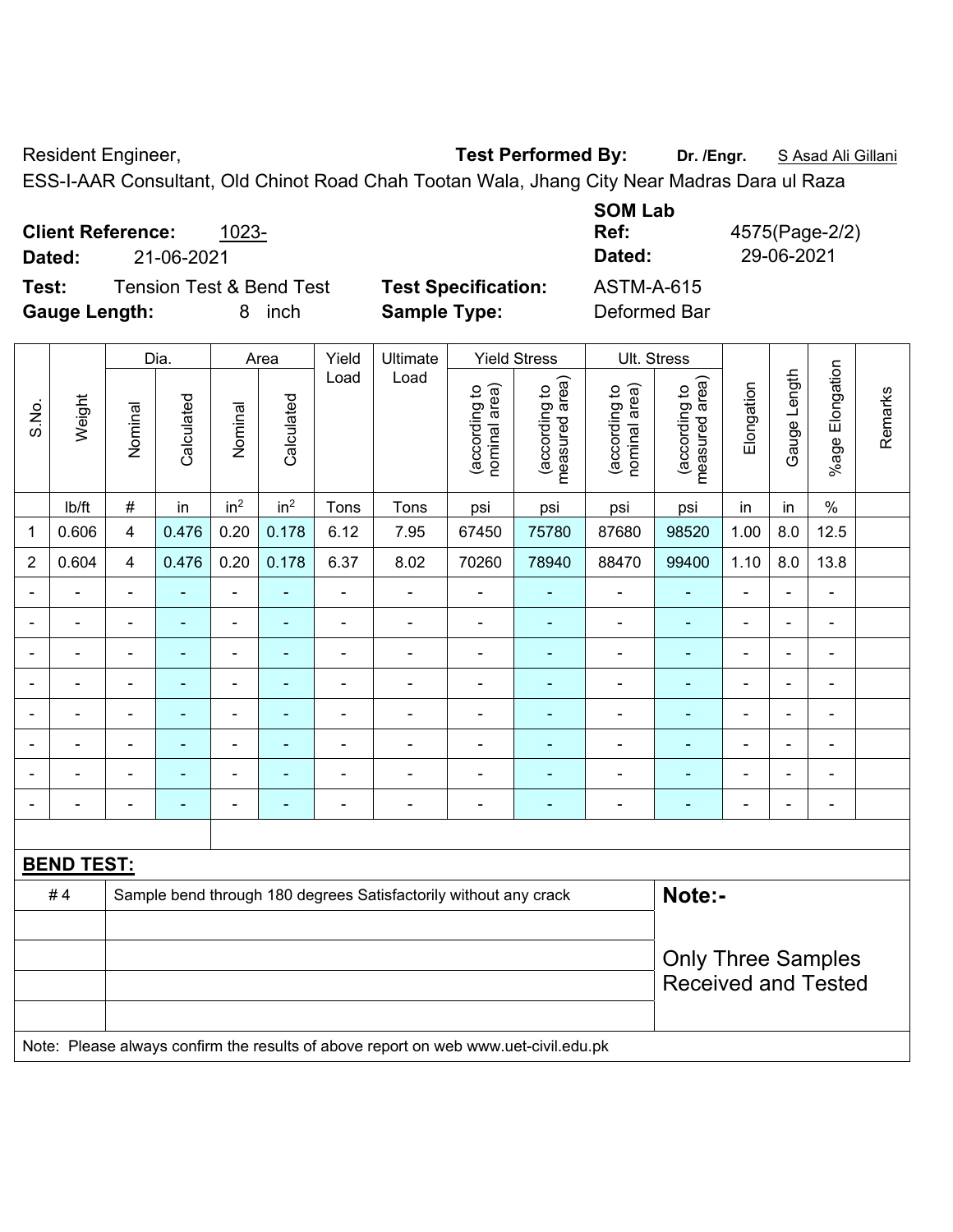Resident Engineer, **Test Performed By:** Dr. /Engr. **SAsad Ali Gillani** Collection And Test Performed By:

ESS-I-AAR Consultant, Old Chinot Road Chah Tootan Wala, Jhang City Near Madras Dara ul Raza

|                          |            |                                     |                            | <b>SUM LAD</b>    |                |
|--------------------------|------------|-------------------------------------|----------------------------|-------------------|----------------|
| <b>Client Reference:</b> |            | 1028-                               |                            | Ref:              | 4575(Page-1/2) |
| Dated:                   | 22-06-2021 |                                     |                            | Dated:            | 29-06-2021     |
| Test:                    |            | <b>Tension Test &amp; Bend Test</b> | <b>Test Specification:</b> | <b>ASTM-A-615</b> |                |
| <b>Gauge Length:</b>     |            | inch<br>8.                          | <b>Sample Type:</b>        | Deformed Bar      |                |

|                          |                   | Dia.                    |                | Area            | Yield           | Ultimate       |                                                                                     | <b>Yield Stress</b>            |                                 | Ult. Stress                    |                                 |                |                |                       |         |
|--------------------------|-------------------|-------------------------|----------------|-----------------|-----------------|----------------|-------------------------------------------------------------------------------------|--------------------------------|---------------------------------|--------------------------------|---------------------------------|----------------|----------------|-----------------------|---------|
| S.No.                    | Weight            | Nominal                 | Calculated     | Nominal         | Calculated      | Load           | Load                                                                                | nominal area)<br>(according to | measured area)<br>(according to | nominal area)<br>(according to | (according to<br>measured area) | Elongation     | Gauge Length   | Elongation<br>$%$ age | Remarks |
|                          | lb/ft             | $\#$                    | in             | in <sup>2</sup> | in <sup>2</sup> | Tons           | Tons                                                                                | psi                            | psi                             | psi                            | psi                             | in             | in             | $\%$                  |         |
| 1                        | 0.594             | $\overline{\mathbf{4}}$ | 0.472          | 0.20            | 0.175           | 5.76           | 8.02                                                                                | 63510                          | 72590                           | 88470                          | 101100                          | 1.10           | 8.0            | 13.8                  |         |
| $\overline{2}$           | 0.590             | 4                       | 0.469          | 0.20            | 0.173           | 5.35           | 7.46                                                                                | 59020                          | 68230                           | 82290                          | 95130                           | 1.00           | 8.0            | 12.5                  |         |
| ä,                       | ä,                | ä,                      | ä,             | ÷,              |                 | $\blacksquare$ | ÷,                                                                                  | ÷,                             | ÷                               | ÷,                             | $\blacksquare$                  | $\blacksquare$ | $\blacksquare$ | $\blacksquare$        |         |
|                          | $\blacksquare$    | $\blacksquare$          | ۰              | $\blacksquare$  | ٠               | $\blacksquare$ | $\blacksquare$                                                                      | ä,                             | ٠                               | $\blacksquare$                 | $\blacksquare$                  | $\blacksquare$ | $\blacksquare$ | $\blacksquare$        |         |
|                          | ÷                 | $\blacksquare$          | ٠              | ÷,              | ÷               | $\blacksquare$ | ÷                                                                                   | $\blacksquare$                 | ٠                               | $\blacksquare$                 | $\blacksquare$                  | $\blacksquare$ |                | $\blacksquare$        |         |
|                          | $\blacksquare$    | $\blacksquare$          | $\blacksquare$ | $\blacksquare$  | $\blacksquare$  | $\blacksquare$ | $\blacksquare$                                                                      | $\blacksquare$                 | $\blacksquare$                  | $\overline{\phantom{a}}$       | $\blacksquare$                  | ÷              |                | $\blacksquare$        |         |
|                          |                   |                         | ۰              | $\blacksquare$  |                 | Ē,             | Ē,                                                                                  | $\blacksquare$                 |                                 | $\blacksquare$                 | $\blacksquare$                  | ÷              |                | $\blacksquare$        |         |
|                          |                   |                         |                |                 |                 |                |                                                                                     |                                |                                 |                                |                                 |                |                | ÷                     |         |
|                          |                   |                         |                | $\blacksquare$  |                 |                |                                                                                     | $\blacksquare$                 |                                 | $\blacksquare$                 | $\blacksquare$                  | ۳              |                | $\blacksquare$        |         |
| $\overline{\phantom{a}}$ |                   | $\blacksquare$          | ÷              | $\blacksquare$  | ۰               | $\blacksquare$ | Ē,                                                                                  | $\blacksquare$                 | $\blacksquare$                  | ÷                              | $\blacksquare$                  | $\blacksquare$ |                | $\blacksquare$        |         |
|                          |                   |                         |                |                 |                 |                |                                                                                     |                                |                                 |                                |                                 |                |                |                       |         |
|                          | <b>BEND TEST:</b> |                         |                |                 |                 |                |                                                                                     |                                |                                 |                                |                                 |                |                |                       |         |
|                          | #4                |                         |                |                 |                 |                | Sample bend through 180 degrees Satisfactorily without any crack                    |                                |                                 |                                | Note:-                          |                |                |                       |         |
|                          |                   |                         |                |                 |                 |                |                                                                                     |                                |                                 |                                |                                 |                |                |                       |         |
|                          |                   |                         |                |                 |                 |                |                                                                                     |                                |                                 |                                | <b>Only Three Samples</b>       |                |                |                       |         |
|                          |                   |                         |                |                 |                 |                |                                                                                     |                                |                                 |                                | <b>Received and Tested</b>      |                |                |                       |         |
|                          |                   |                         |                |                 |                 |                |                                                                                     |                                |                                 |                                |                                 |                |                |                       |         |
|                          |                   |                         |                |                 |                 |                | Note: Please always confirm the results of above report on web www.uet-civil.edu.pk |                                |                                 |                                |                                 |                |                |                       |         |

**SOM Lab**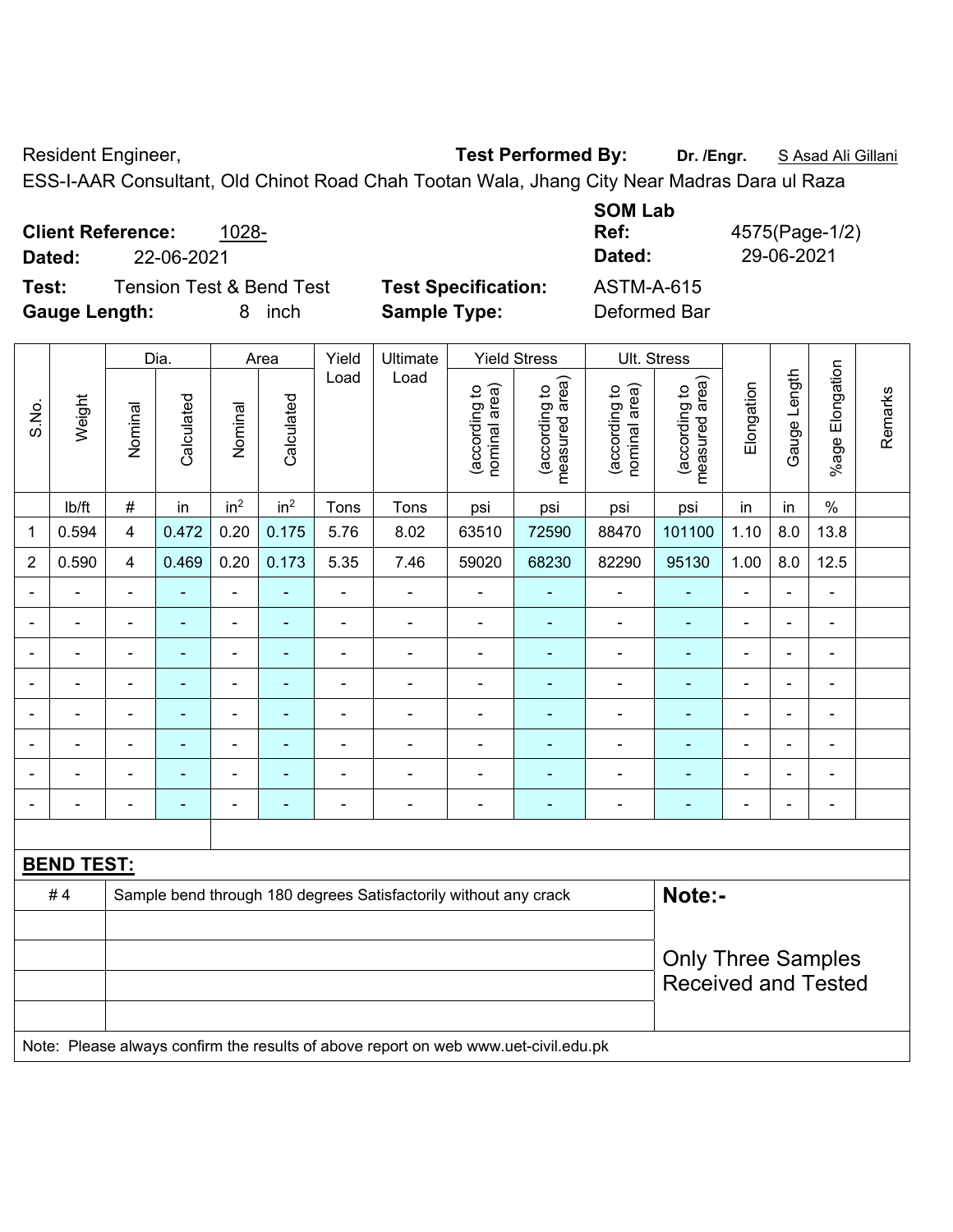Lahore

## **Client Reference: nil**

**Dated:** 29-06-2021 **Dated:** 29-06-2021

**Test:** Tension Test & Bend Test **Test Specification:** ASTM-A-615 **Gauge Length:** 8 inch **Sample Type:** Deformed Bar

Dia. | Area | Yield | Ultimate | Yield Stress | Ult. Stress

| cation: | ASTI |
|---------|------|
|         |      |

**Ref:** 4577 (Page-1/1)

|                |                   |                | Dia.       |                                                                  | Area            | Yield | Ultimate |                               | Yield Stress                                |                                | UII. Stress                        |            |                          |                       |  |
|----------------|-------------------|----------------|------------|------------------------------------------------------------------|-----------------|-------|----------|-------------------------------|---------------------------------------------|--------------------------------|------------------------------------|------------|--------------------------|-----------------------|--|
| S.No.          | Weight            | Nominal        | Calculated | Nominal                                                          | Calculated      | Load  | Load     | nominal area)<br>decording to | (according to<br>measured area)<br>measured | (according to<br>nominal area) | area)<br>(according to<br>measured | Elongation | Length<br>Gauge          | Elongation<br>$%$ age |  |
|                | lb/ft             | #              | in         | in <sup>2</sup>                                                  | in <sup>2</sup> | Tons  | Tons     | psi                           | psi                                         | psi                            | psi                                | in         | in                       | $\%$                  |  |
| 1              | 2.703             | 8              | 1.005      | 0.79                                                             | 0.794           | 24.84 | 36.70    | 69350                         | 69000                                       | 102450                         | 101930                             | 1.20       | 8.0                      | 15.0                  |  |
| $\overline{2}$ | 2.656             | 8              | 0.997      | 0.79                                                             | 0.781           | 24.33 | 34.27    | 67930                         | 68710                                       | 95680                          | 96780                              | 1.30       | 8.0                      | 16.3                  |  |
| $\mathbf{3}$   | 1.500             | 6              | 0.749      | 0.44                                                             | 0.441           | 13.25 | 19.72    | 66430                         | 66280                                       | 98870                          | 98650                              | 1.30       | 8.0                      | 16.3                  |  |
| 4              | 1.496             | 6              | 0.748      | 0.44                                                             | 0.440           | 14.63 | 19.52    | 73320                         | 73320                                       | 97850                          | 97850                              | 1.00       | 8.0                      | 12.5                  |  |
| 5              | 0.671             | $\overline{4}$ | 0.501      | 0.20                                                             | 0.197           | 6.88  | 9.91     | 75880                         | 77030                                       | 109260                         | 110930                             | 1.10       | 8.0                      | 13.8                  |  |
| $\,6$          | 0.655             | 4              | 0.494      | 0.20                                                             | 0.192           | 6.01  | 8.26     | 66320                         | 69090                                       | 91050                          | 94850                              | 1.30       | 8.0                      | 16.3                  |  |
|                |                   |                | ۰          |                                                                  | ۰               |       |          |                               |                                             | $\qquad \qquad \blacksquare$   | ۰                                  |            |                          | ۰                     |  |
|                |                   |                | ٠          | $\blacksquare$                                                   | $\blacksquare$  |       |          | $\blacksquare$                |                                             | -                              | $\blacksquare$                     |            | $\blacksquare$           | $\overline{a}$        |  |
|                |                   | -              |            | ۰                                                                | $\blacksquare$  |       |          |                               |                                             | -                              | $\blacksquare$                     |            | $\overline{\phantom{a}}$ | ۰                     |  |
|                |                   |                |            |                                                                  |                 |       |          |                               |                                             | ۰                              | ٠                                  | -          |                          |                       |  |
|                |                   |                |            |                                                                  |                 |       |          |                               |                                             |                                |                                    |            |                          |                       |  |
|                | <b>BEND TEST:</b> |                |            |                                                                  |                 |       |          |                               |                                             |                                |                                    |            |                          |                       |  |
|                | # 8               |                |            | Sample bend through 180 degrees Satisfactorily without any crack |                 |       |          |                               |                                             |                                | Note:-                             |            |                          |                       |  |

|    |                                                                                     | .                          |  |  |  |  |  |  |  |  |  |
|----|-------------------------------------------------------------------------------------|----------------------------|--|--|--|--|--|--|--|--|--|
| #6 | Sample bend through 180 degrees Satisfactorily without any crack                    |                            |  |  |  |  |  |  |  |  |  |
| #4 | Sample bend through 180 degrees Satisfactorily without any crack                    | <b>Only Nine Samples</b>   |  |  |  |  |  |  |  |  |  |
|    |                                                                                     | <b>Received and Tested</b> |  |  |  |  |  |  |  |  |  |
|    |                                                                                     |                            |  |  |  |  |  |  |  |  |  |
|    | Note: Please always confirm the results of above report on web www.uet-civil.edu.pk |                            |  |  |  |  |  |  |  |  |  |

Qadir Ali **Test Performed By:** Dr. /Engr. **Nauman Khurram** 

**SOM Lab** 

Remarks

Remarks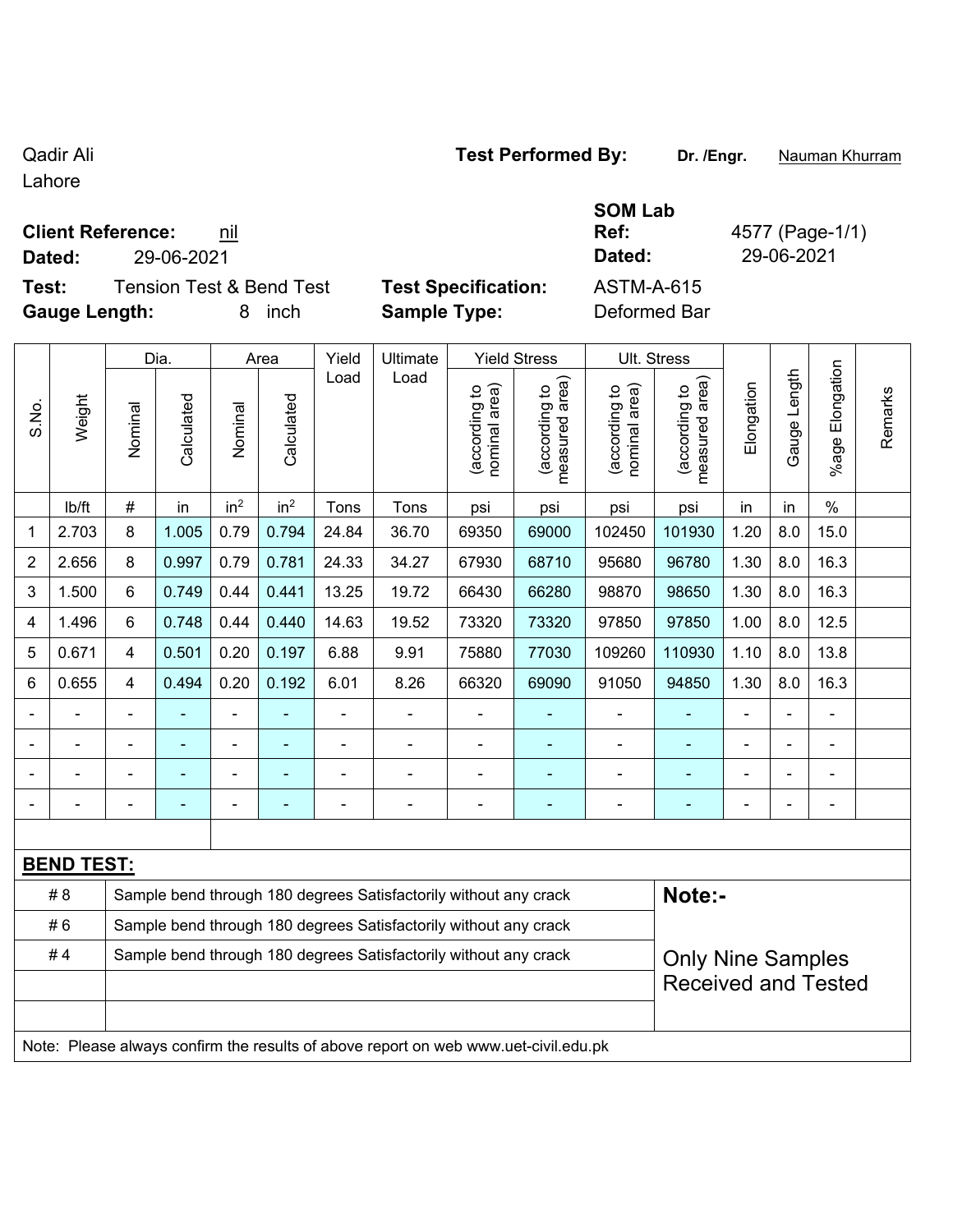## Muhammad Ahmad **Test Performed By: Dr. /Engr.** Qasim Shaukat

Assistant Manager, Reon Energy Solutions, Karachi

| <b>Client Reference:</b><br>QHSE/21/1        |                            | <b>SOM Lab</b><br>Ref: | 4578,4579(Page-<br>1/1) |
|----------------------------------------------|----------------------------|------------------------|-------------------------|
| 28-06-2021<br><b>Dated:</b>                  |                            | Dated:                 | 29-06-2021              |
| <b>Tension Test &amp; Bend Test</b><br>Test: | <b>Test Specification:</b> | <b>ASTM-A-615</b>      |                         |
| <b>Gauge Length:</b><br>inch                 | <b>Sample Type:</b>        | Deformed Bar           |                         |

|                |                                                                                     | Dia.<br>Area   |                                                                  |                 |                 |                          |                                                                  |                                |                                 |                                |                                             |                |                |                 |         |  |
|----------------|-------------------------------------------------------------------------------------|----------------|------------------------------------------------------------------|-----------------|-----------------|--------------------------|------------------------------------------------------------------|--------------------------------|---------------------------------|--------------------------------|---------------------------------------------|----------------|----------------|-----------------|---------|--|
|                |                                                                                     |                |                                                                  |                 |                 | Yield<br>Load            | Ultimate<br>Load                                                 |                                | <b>Yield Stress</b>             |                                | Ult. Stress                                 |                |                |                 |         |  |
| S.No.          | Weight                                                                              | Nominal        | Calculated                                                       | Nominal         | Calculated      |                          |                                                                  | nominal area)<br>(according to | (according to<br>measured area) | nominal area)<br>(according to | (according to<br>measured area)<br>measured | Elongation     | Gauge Length   | %age Elongation | Remarks |  |
|                | lb/ft                                                                               | $\#$           | in                                                               | in <sup>2</sup> | in <sup>2</sup> | Tons                     | Tons                                                             | psi                            | psi                             | psi                            | psi                                         | in             | in             | $\%$            |         |  |
| 1              | 1.553                                                                               | 6              | 0.762                                                            | 0.44            | 0.456           | 17.13                    | 22.04                                                            | 85840                          | 82830                           | 110470                         | 106590                                      | 1.20           | 8.0            | 15.0            |         |  |
| $\overline{2}$ | 0.684                                                                               | 4              | 0.506                                                            | 0.20            | 0.201           | 6.14                     | 9.04                                                             | 67670                          | 67340                           | 99710                          | 99210                                       | 1.40           | 8.0            | 17.5            |         |  |
| $\blacksquare$ | $\blacksquare$                                                                      | $\blacksquare$ | ÷,                                                               | $\blacksquare$  |                 | $\overline{\phantom{a}}$ | $\blacksquare$                                                   | $\blacksquare$                 | $\blacksquare$                  | $\blacksquare$                 | $\blacksquare$                              | L,             | ÷.             | $\blacksquare$  |         |  |
| ٠              | $\overline{a}$                                                                      | $\blacksquare$ | ۰                                                                | $\blacksquare$  | ٠               | $\blacksquare$           | $\blacksquare$                                                   | $\overline{a}$                 | $\overline{\phantom{0}}$        | $\blacksquare$                 | $\blacksquare$                              | $\blacksquare$ | ۰              | $\blacksquare$  |         |  |
|                | $\blacksquare$                                                                      | L,             | $\blacksquare$                                                   | $\blacksquare$  | $\blacksquare$  | $\blacksquare$           | ä,                                                               | $\blacksquare$                 | ä,                              | $\blacksquare$                 | $\blacksquare$                              | ä,             |                | $\blacksquare$  |         |  |
|                | $\blacksquare$                                                                      | $\blacksquare$ | ÷,                                                               | $\blacksquare$  | ٠               | $\blacksquare$           | ÷                                                                | $\blacksquare$                 | ٠                               | $\blacksquare$                 | $\blacksquare$                              | L.             |                | $\blacksquare$  |         |  |
|                | $\blacksquare$                                                                      |                | ÷,                                                               | $\blacksquare$  |                 | Ē,                       | Ē,                                                               | $\blacksquare$                 |                                 | $\blacksquare$                 | $\blacksquare$                              | L,             |                | $\blacksquare$  |         |  |
|                | $\blacksquare$                                                                      |                |                                                                  | $\blacksquare$  |                 |                          |                                                                  | $\blacksquare$                 |                                 |                                |                                             |                |                | $\blacksquare$  |         |  |
|                |                                                                                     |                |                                                                  | $\blacksquare$  |                 |                          |                                                                  | Ē,                             |                                 |                                |                                             |                |                | $\blacksquare$  |         |  |
| $\blacksquare$ | $\blacksquare$                                                                      | ä,             |                                                                  | $\blacksquare$  |                 | Ē,                       | $\overline{\phantom{0}}$                                         | $\blacksquare$                 | ٠                               | $\blacksquare$                 | ۰                                           | Ē,             | $\blacksquare$ | $\blacksquare$  |         |  |
|                |                                                                                     |                |                                                                  |                 |                 |                          |                                                                  |                                |                                 |                                |                                             |                |                |                 |         |  |
|                | <b>BEND TEST:</b>                                                                   |                |                                                                  |                 |                 |                          |                                                                  |                                |                                 |                                |                                             |                |                |                 |         |  |
|                | #6                                                                                  |                |                                                                  |                 |                 |                          | Sample bend through 180 degrees Satisfactorily without any crack |                                |                                 |                                | Note:-                                      |                |                |                 |         |  |
|                | #4                                                                                  |                | Sample bend through 180 degrees Satisfactorily without any crack |                 |                 |                          |                                                                  |                                |                                 |                                |                                             |                |                |                 |         |  |
|                |                                                                                     |                |                                                                  |                 |                 |                          |                                                                  |                                |                                 |                                | <b>Only Four Samples</b>                    |                |                |                 |         |  |
|                |                                                                                     |                |                                                                  |                 |                 |                          |                                                                  |                                |                                 |                                | <b>Received and Tested</b>                  |                |                |                 |         |  |
|                |                                                                                     |                |                                                                  |                 |                 |                          |                                                                  |                                |                                 |                                |                                             |                |                |                 |         |  |
|                | Note: Please always confirm the results of above report on web www.uet-civil.edu.pk |                |                                                                  |                 |                 |                          |                                                                  |                                |                                 |                                |                                             |                |                |                 |         |  |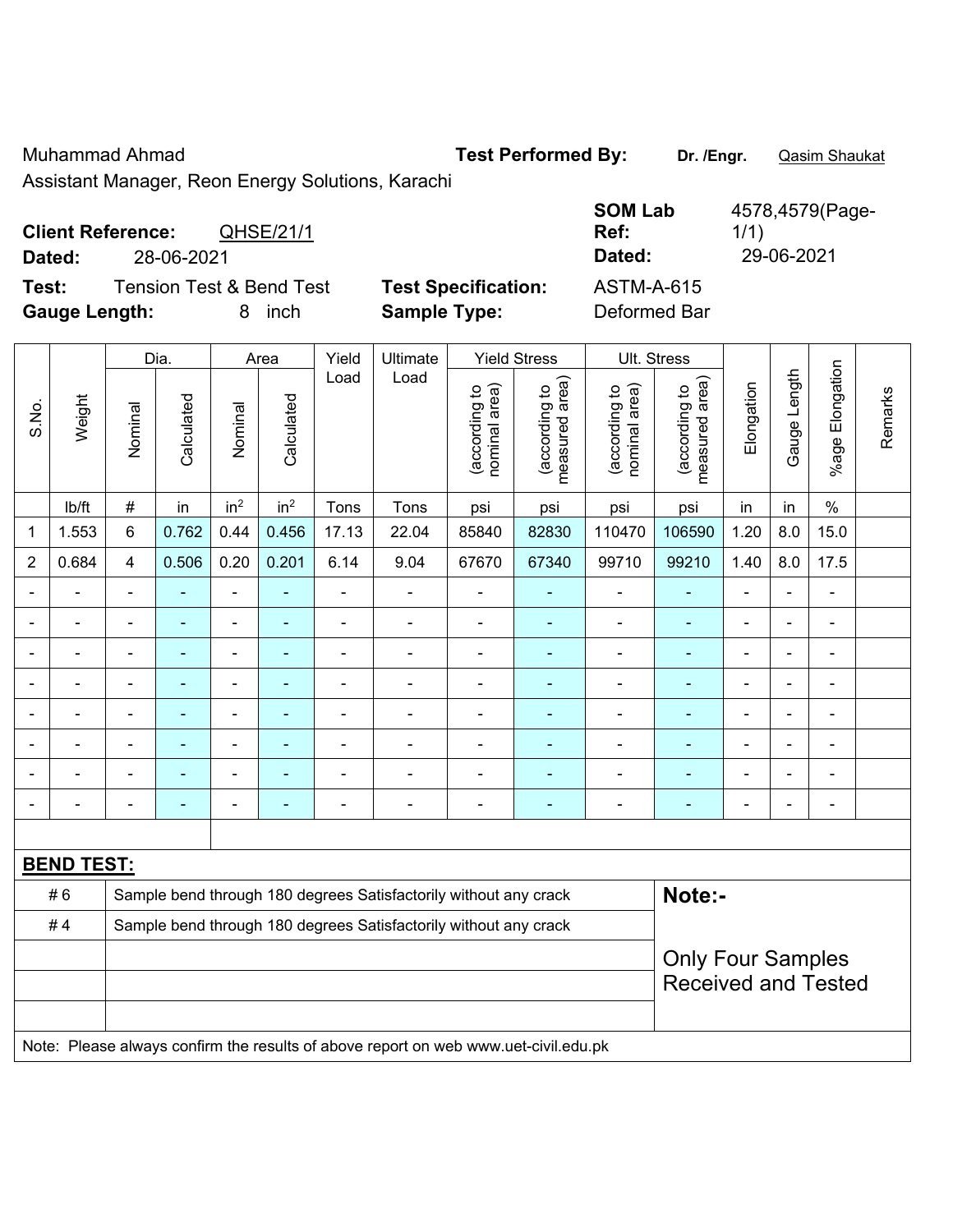Asim Ishaq **Test Performed By:** Dr. /Engr. **Qasim Shaukat** 

Principal, The Trust School, Aamir Town Harbanspura, Lahore

|        | SBL/2021/UET-TEDDS/1223<br><b>Client Reference:</b> |                            | -------<br>Ref: | 4580(Page-1/ |
|--------|-----------------------------------------------------|----------------------------|-----------------|--------------|
| Dated: | 29-06-2021                                          |                            | Dated:          | 29-06-2021   |
| Test:  | <b>Tension Test &amp; Bend Test</b>                 | <b>Test Specification:</b> | ASTM-A-615      |              |

**Gauge Length:** 8 inch **Sample Type:** Deformed

| <b>SOM Lab</b> |     |
|----------------|-----|
| Ref:           | 458 |
| Dated:         | 29  |
| ASTM-A-615     |     |
| Deformed       |     |

**Ref:** 4580(Page-1/1)

|                          |                   |                          | Dia.                                                             |                          | Area            | Yield          | Ultimate       |                                | <b>Yield Stress</b>             |                                | <b>Ult. Stress</b>              |                |                |                              |         |
|--------------------------|-------------------|--------------------------|------------------------------------------------------------------|--------------------------|-----------------|----------------|----------------|--------------------------------|---------------------------------|--------------------------------|---------------------------------|----------------|----------------|------------------------------|---------|
| S.No.                    | Weight            | Nominal                  | Calculated                                                       | Nominal                  | Calculated      | Load           | Load           | nominal area)<br>(according to | measured area)<br>(according to | nominal area)<br>(according to | (according to<br>measured area) | Elongation     | Gauge Length   | %age Elongation              | Remarks |
|                          | Ib/ft             | $\#$                     | in                                                               | in <sup>2</sup>          | in <sup>2</sup> | Tons           | Tons           | psi                            | psi                             | psi                            | psi                             | in             | in             | $\%$                         |         |
| 1                        | 0.658             | 4                        | 0.496                                                            | 0.20                     | 0.193           | 6.39           | 8.38           | 70480                          | 73040                           | 92400                          | 95750                           | 1.30           | 8.0            | 16.3                         |         |
| $\overline{2}$           | 0.657             | 4                        | 0.496                                                            | 0.20                     | 0.193           | 6.19           | 8.61           | 68230                          | 70710                           | 94990                          | 98430                           | 1.40           | 8.0            | 17.5                         |         |
|                          |                   | $\overline{\phantom{a}}$ | $\blacksquare$                                                   | $\blacksquare$           | ۰               | ä,             | ä,             | $\blacksquare$                 |                                 | ä,                             | $\blacksquare$                  | $\blacksquare$ |                | $\qquad \qquad \blacksquare$ |         |
|                          |                   |                          | ٠                                                                | ۰                        |                 | ۰              | $\blacksquare$ | $\overline{a}$                 |                                 | ۰                              | ٠                               |                |                | $\overline{a}$               |         |
| $\blacksquare$           |                   | $\blacksquare$           | $\blacksquare$                                                   | $\blacksquare$           | $\blacksquare$  | $\overline{a}$ | $\blacksquare$ | $\blacksquare$                 | $\blacksquare$                  | $\overline{a}$                 | $\blacksquare$                  | $\blacksquare$ | $\blacksquare$ | $\overline{\phantom{a}}$     |         |
|                          |                   |                          |                                                                  | ÷                        | ۰               | Ē,             |                |                                |                                 |                                | ٠                               | $\blacksquare$ |                | ÷                            |         |
|                          |                   |                          |                                                                  | $\blacksquare$           |                 | $\blacksquare$ | $\blacksquare$ | $\blacksquare$                 |                                 | $\blacksquare$                 | ۰                               |                |                | $\blacksquare$               |         |
| $\overline{\phantom{0}}$ |                   | $\blacksquare$           | $\blacksquare$                                                   | $\overline{\phantom{0}}$ | ٠               | $\blacksquare$ | $\blacksquare$ | $\blacksquare$                 | $\blacksquare$                  | $\blacksquare$                 | ۰                               | $\blacksquare$ | $\blacksquare$ | $\qquad \qquad \blacksquare$ |         |
|                          |                   | ÷                        | ٠                                                                | ÷                        | $\blacksquare$  |                | ÷              |                                |                                 | ۰                              | Ē.                              |                |                | $\blacksquare$               |         |
|                          |                   |                          | ٠                                                                | $\overline{a}$           | ۰               | $\blacksquare$ | $\blacksquare$ | $\overline{a}$                 | $\blacksquare$                  | $\overline{a}$                 | ۰                               | $\blacksquare$ | $\blacksquare$ | ۰                            |         |
|                          |                   |                          |                                                                  |                          |                 |                |                |                                |                                 |                                |                                 |                |                |                              |         |
|                          | <b>BEND TEST:</b> |                          |                                                                  |                          |                 |                |                |                                |                                 |                                |                                 |                |                |                              |         |
|                          | #4                |                          | Sample bend through 180 degrees Satisfactorily without any crack |                          | Note:-          |                |                |                                |                                 |                                |                                 |                |                |                              |         |
|                          |                   |                          |                                                                  |                          |                 |                |                |                                |                                 |                                |                                 |                |                |                              |         |
|                          |                   |                          |                                                                  |                          |                 |                |                |                                |                                 |                                | <b>Only Three Samples</b>       |                |                |                              |         |
|                          |                   |                          |                                                                  |                          |                 |                |                |                                |                                 |                                | <b>Received and Tested</b>      |                |                |                              |         |
|                          |                   |                          |                                                                  |                          |                 |                |                |                                |                                 |                                |                                 |                |                |                              |         |

Note: Please always confirm the results of above report on web www.uet-civil.edu.pk